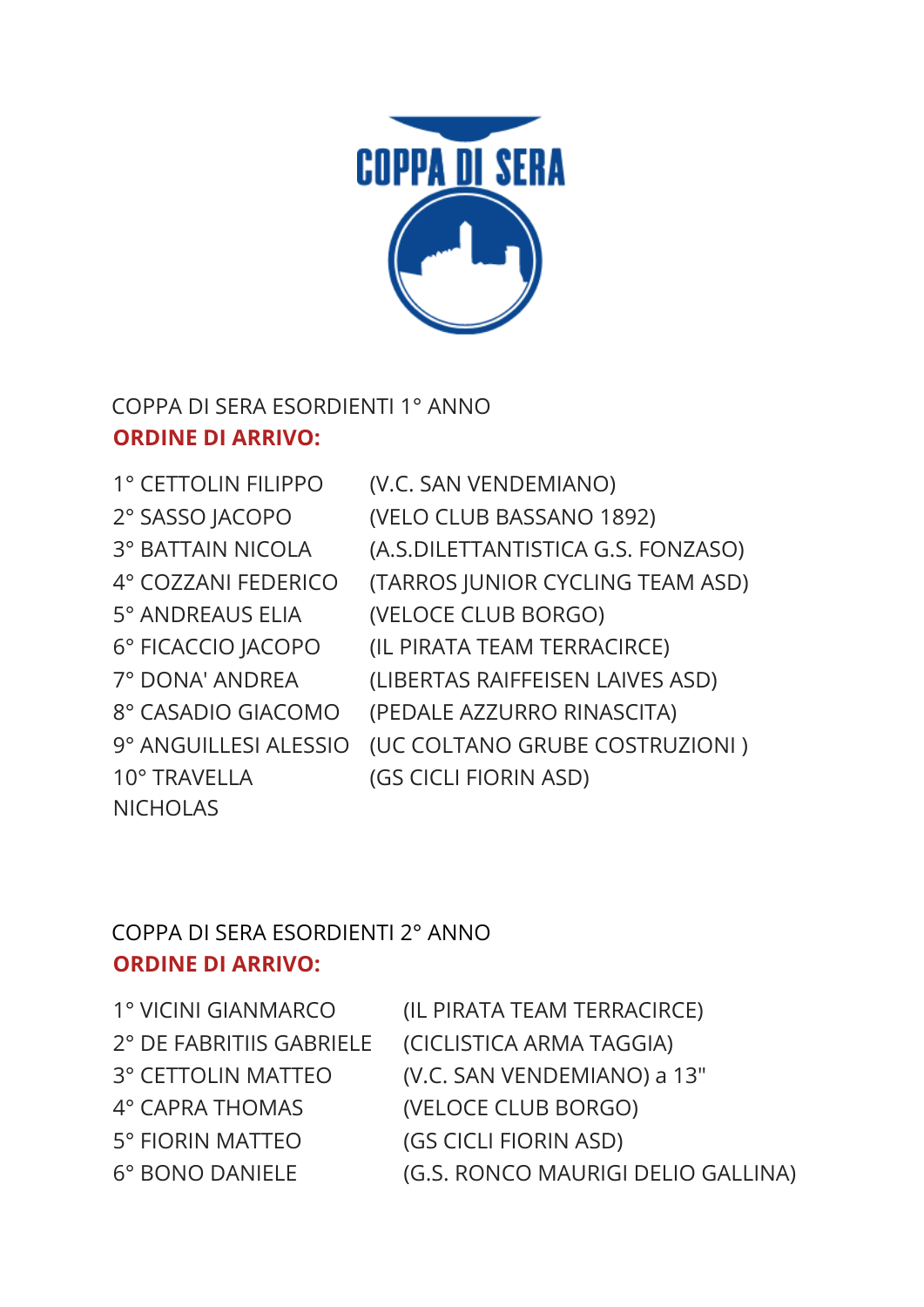| 2° PAVESI MARTA       | (VALCAR CYLANCE CYCLING) a 1"    |
|-----------------------|----------------------------------|
| 3° BERTOLINI BEATRICE | (M.B. VICTORY TEAM A.S.D) a 18"  |
| 4° RODA BEATRICE      | (S.C.V. BIKE CADORAGO ASD) a 20" |
| 5° RIZZO VITTORIA     | (TARROS JUNIOR CYCLING TEAM ASD) |
| 6° FAUSTINI SARA      | (ASD CYCLING TEAM EKOI PETRUCCI) |
|                       | a 26"                            |
| 7° CECCONELLO ANNA    | (BREGANZE WILIER TEAM)           |

## **ORDINE DI ARRIVO:**

COPPA DI SERA ESORDIENTI DONNE 2° ANNO

1° VENTURELLI FEDERICA (GS CICLI FIORIN ASD)

| 2° BIANCHI ARIANNA | (ASD GRUPPO SPORTIVO VELO'       |
|--------------------|----------------------------------|
|                    | MONTIRONE) a 2"                  |
| 3° SIRI IRMA       | (GS CADEO) a 9"                  |
| 4° BULEGATO ALICE  | (BREGANZE WILIER TEAM) a 15"     |
| 5° FERRARI LINDA   | (A.S.D.VO2 TEAM PINK)            |
| 6° SGARAVATO ASIA  | (ASD CYCLING TEAM EKOI PETRUCCI) |
| 7° TENCA CAMILLA   | (A.S.D. GIOCA IN BICI OGLIO PO)  |
| 8° BAIMA ANITA     | (G.S. CICLI FIORIN CYCLING TEAM  |
|                    | ASD)                             |
| 9° MILESI SILVIA   | (UNIONE CICLISTICA OSSANESGA)    |
| 10° PORRO GIORGIA  | (RODMAN AZIMUT A.S.D.)           |

1° BRILLANTE ROMEO LUCIA (CICLISTICA BORDIGHERA)

## COPPA DI SERA DONNE ESORDIENTI 1° ANNO **ORDINE DI ARRIVO:**

| 7° CODENOTTI SIMONE                      | (G.S. RONCO MAURIGI DELIO GALLINA) |
|------------------------------------------|------------------------------------|
| 8° CIPOLLINI EDOARDO                     | (U.S.D. MONTECARLO CICLISMO)       |
| 9° AMATI FEDERICO                        | (TEAM LOGISTICA AMBIENTALE)        |
| 10° LUNARDON LEONARDO (VELO JUNIOR NOVE) |                                    |